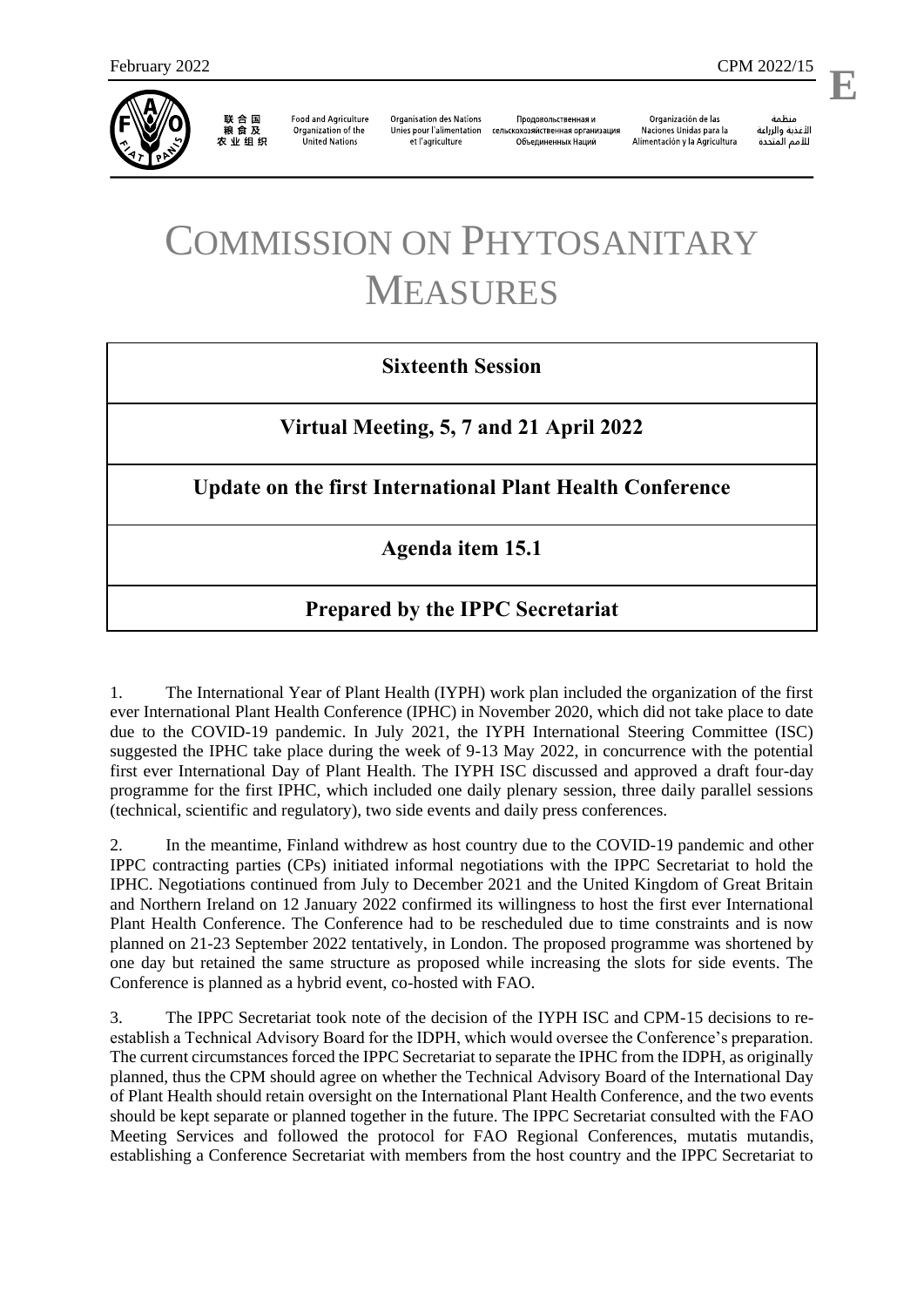support the event's implementation. The IPPC Secretariat has been coordinating also with other relevant FAO divisions to deliver the Conference.

4. Several IPPC CPs contributed or pledged to the IPHC as of today for approximately 400 000 USD<sup>1</sup>: the Republic of Finland, the Republic of Ireland, the Republic of Korea and the United Kingdom. The European Union is contributing through a co-funding mechanism up to 300 000 EUR.

5. The CPM is invited to:

- 1) *Note* the paper.
- 2) *Thank* the United Kingdom for hosting the first International Plant Health Conference and the Republic of Finland, the Republic of Ireland, the Republic of Korea and the European Union for providing financial support to the event.
- 3) *Encourage* IPPC contracting parties to support the International Plant Health Conference.

-

 $1$  At time of drafting, the financial review of 2021 is not yet complete. The IPPC Secretariat will provide an update on the resources mobilised towards the IPHC.